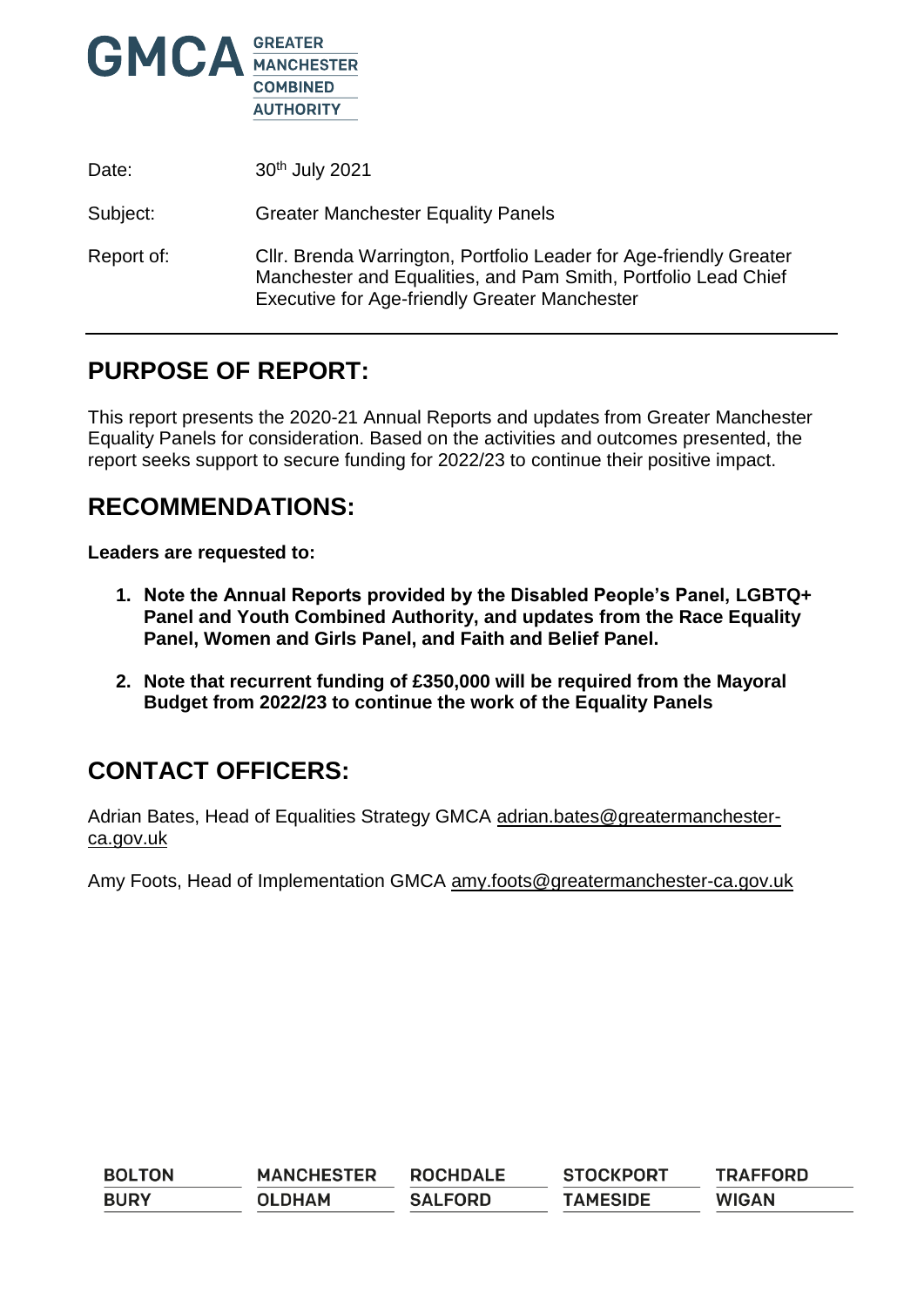### **Equalities Impact, Carbon and Sustainability Assessment:**

| <b>Impacts Questionnaire</b>                                   |        |                                                                                                                                                                                                                                                                                                                                                                                                                                                                                                                                                                                                                                                                                                                                                                                                                                                                                                                                                                                                                   |  |  |  |  |  |
|----------------------------------------------------------------|--------|-------------------------------------------------------------------------------------------------------------------------------------------------------------------------------------------------------------------------------------------------------------------------------------------------------------------------------------------------------------------------------------------------------------------------------------------------------------------------------------------------------------------------------------------------------------------------------------------------------------------------------------------------------------------------------------------------------------------------------------------------------------------------------------------------------------------------------------------------------------------------------------------------------------------------------------------------------------------------------------------------------------------|--|--|--|--|--|
| Impact Indicator                                               | Result | Justification/Mitigation                                                                                                                                                                                                                                                                                                                                                                                                                                                                                                                                                                                                                                                                                                                                                                                                                                                                                                                                                                                          |  |  |  |  |  |
| Equality and Inclusion                                         | G      | There are seven Equality Panels, focused on improving outcomes and reducing discrimination<br>faced by people from communities-of-identity (protected characteristics); Faith, Race, Women<br>and Girls, Older People, Young People, Disabled People, LGBTQ+<br>People experiencing inequality often face multiple issues, including social and economic<br>disadvantage. The Panels focus on those most at risk in society<br>Access, experience and outcomes from public services are not equal, and making this equitable<br>is a priority for the Panels<br>Membership of the Panels are residents with lived-experience, or representatives of voluntary<br>organisations that support residents. Engaging the Panels in decisions and services that affect<br>them at the earliest stage leads to better outcomes and value for money<br>The Panels bring together diverse community voices, strengthening understanding and<br>collaborating to celebrate Greater Manchester's culture of social inclusion |  |  |  |  |  |
| Health                                                         | G      | The Equality Panels provide insight into the access, experience and outcomes of diverse<br>communities. This should help public services develop more effective policies and deliver more<br>efficient services. The Panels cover a range of topics across Health and Wellbeing, enabling<br>communication, codesign and collaboration between public services, voluntary sector and<br>residents. For example the Disabled Peoples Panel have supported the Community Hub<br>response to the pandemic                                                                                                                                                                                                                                                                                                                                                                                                                                                                                                            |  |  |  |  |  |
| Resilience and<br>Adaptation                                   | G      | The Equality Panels enable public services to communicate and enage with diverse communities.<br>Reducing inequality in these communities builds resilience. Tackling discrimination will enable<br>public services to become more representative of their communities, building trust and<br>confidence. Hate Crime is a cross-panel priority                                                                                                                                                                                                                                                                                                                                                                                                                                                                                                                                                                                                                                                                    |  |  |  |  |  |
| Housing                                                        | G      | The Equality Panels have contributed to the new Homelessness Prevention Strategy, providing<br>valuable insight to policy makers on the lived-experience of people from diverse communities,<br>including those fleeing domestic abuse from ethnic minority communities, people with no<br>recourse to public funds and those requiring supported housing due to health or disability                                                                                                                                                                                                                                                                                                                                                                                                                                                                                                                                                                                                                             |  |  |  |  |  |
| Economy                                                        | G      | The Equality Panels provide insight into the access, experience and outcomes of diverse<br>communities. This should help public services develop more effective policies and deliver more<br>efficient services. The Panels cover a range of topics across Economy and Employment, enabling<br>communication, codesign and collaboration between public services, voluntary sector and<br>residents. For example, the Panels are informing the Good Employment Charter and Workforce<br>Race Equality Strategy                                                                                                                                                                                                                                                                                                                                                                                                                                                                                                    |  |  |  |  |  |
| Mobility and<br>Connectivity                                   | G      | There is a specific focus in the new Digital Taskforce on Older People and Disabled People. The<br>Ageing Hub (Older Peoples Panel) and Disabled Peoples Panel are directly supporting this<br>activity, providing professional expertise and connectivity into their communities. This will<br>ensure solutions meet the needs of target group                                                                                                                                                                                                                                                                                                                                                                                                                                                                                                                                                                                                                                                                   |  |  |  |  |  |
| Carbon, Nature and<br>Environment                              | G      | The Equality Panels provide insight into the access, experience and outcomes of diverse<br>communities. This should help public services develop more effective policies and deliver more<br>efficent services. The Panels cover a range of topics across Environment, enabling<br>communication, codesign and collaboration between public services, voluntary sector and<br>residents. For example, the Youth Combined Authority contribution to the Green Summit.                                                                                                                                                                                                                                                                                                                                                                                                                                                                                                                                              |  |  |  |  |  |
| Consumption and<br>Production                                  |        |                                                                                                                                                                                                                                                                                                                                                                                                                                                                                                                                                                                                                                                                                                                                                                                                                                                                                                                                                                                                                   |  |  |  |  |  |
| Contribution to achieving the<br>GM Carbon Neutral 2038 target |        |                                                                                                                                                                                                                                                                                                                                                                                                                                                                                                                                                                                                                                                                                                                                                                                                                                                                                                                                                                                                                   |  |  |  |  |  |
| <b>Further Assessment(s):</b>                                  |        | <b>Equalities Impact Assessment</b>                                                                                                                                                                                                                                                                                                                                                                                                                                                                                                                                                                                                                                                                                                                                                                                                                                                                                                                                                                               |  |  |  |  |  |
| Positive impacts overall,<br>whether long or short<br>term.    |        | Mix of positive and<br>Mostly negative, with at<br>least one positive aspect.<br>negative impacts. Trade-<br><b>Negative impacts overall.</b><br>Trade-offs to consider.<br>offs to consider.                                                                                                                                                                                                                                                                                                                                                                                                                                                                                                                                                                                                                                                                                                                                                                                                                     |  |  |  |  |  |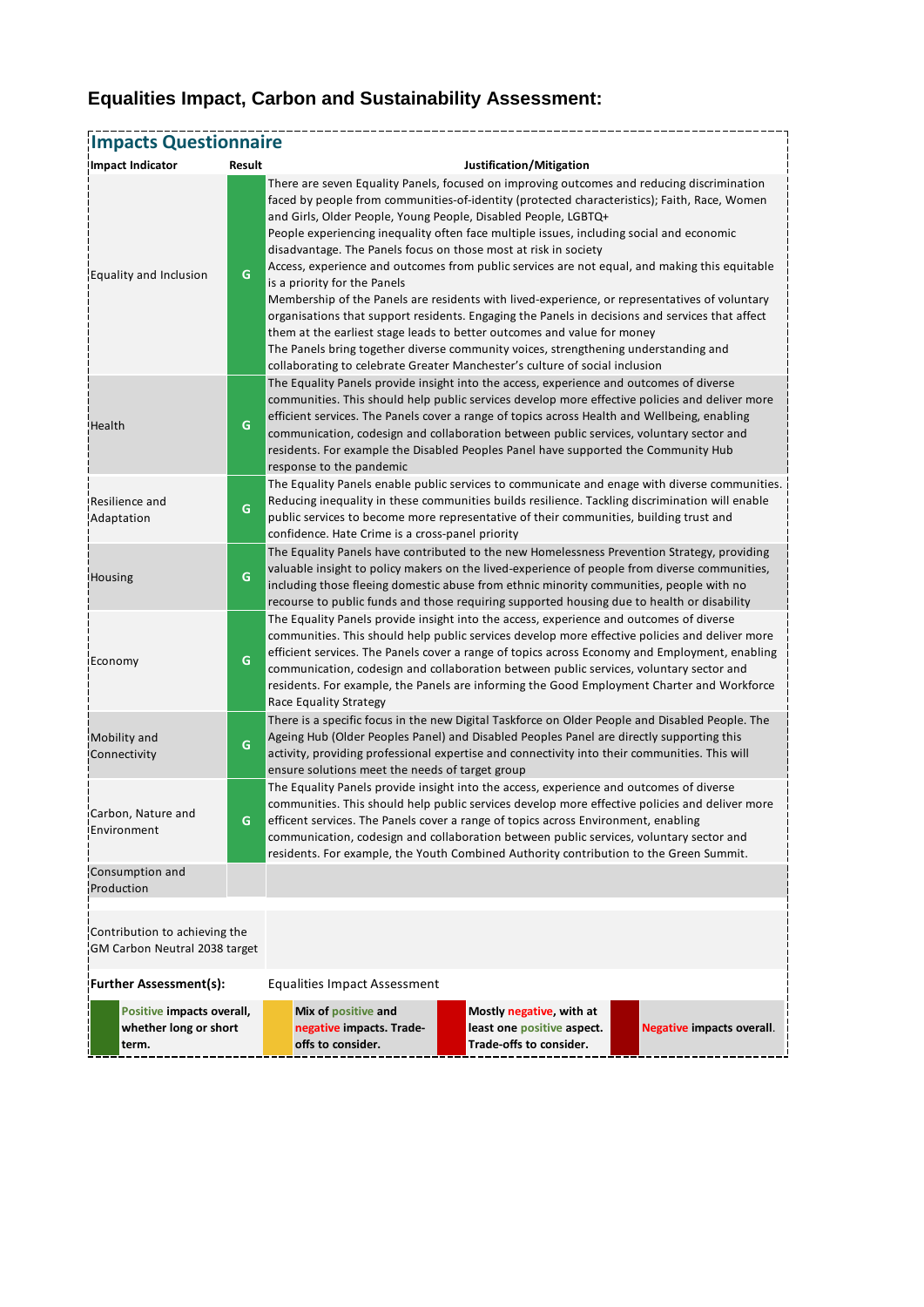| <b>Carbon Assessment</b>                          |        |                                                                      |                          |                                                                         |  |                                                                                 |          |                                                                  |
|---------------------------------------------------|--------|----------------------------------------------------------------------|--------------------------|-------------------------------------------------------------------------|--|---------------------------------------------------------------------------------|----------|------------------------------------------------------------------|
| <b>Overall Score</b>                              |        |                                                                      |                          |                                                                         |  |                                                                                 |          |                                                                  |
| <b>Buildings</b>                                  | Result |                                                                      | Justification/Mitigation |                                                                         |  |                                                                                 |          |                                                                  |
| New Build residential                             | N/A    |                                                                      |                          |                                                                         |  |                                                                                 |          |                                                                  |
| Residential building(s)<br>renovation/maintenance | N/A    |                                                                      |                          |                                                                         |  |                                                                                 |          |                                                                  |
| New Build Commercial/<br>Industrial               | N/A    |                                                                      |                          |                                                                         |  |                                                                                 |          |                                                                  |
| <b>Transport</b>                                  |        |                                                                      |                          |                                                                         |  |                                                                                 |          |                                                                  |
| Active travel and public<br>transport             | N/A    |                                                                      |                          |                                                                         |  |                                                                                 |          |                                                                  |
| Roads, Parking and<br><b>Vehicle Access</b>       | N/A    |                                                                      |                          |                                                                         |  |                                                                                 |          |                                                                  |
| Access to amenities                               | N/A    |                                                                      |                          |                                                                         |  |                                                                                 |          |                                                                  |
| Vehicle procurement                               | N/A    |                                                                      |                          |                                                                         |  |                                                                                 |          |                                                                  |
| <b>Land Use</b>                                   |        |                                                                      |                          |                                                                         |  |                                                                                 |          |                                                                  |
| Land use                                          | N/A    |                                                                      |                          |                                                                         |  |                                                                                 |          |                                                                  |
| No associated<br>carbon impacts<br>expected.      |        | High standard in<br>terms of practice<br>and awareness on<br>carbon. |                          | Mostly best practice<br>with a good level of<br>awareness on<br>carbon. |  | Partially meets best<br>practice/ awareness,<br>significant room to<br>improve. | impacts. | Not best practice<br>and/ or insufficient<br>awareness of carbon |

### **Risk Management:**

*N/A*

### **Legal Considerations:**

*N/A*

### **Financial Consequences – Revenue:**

£350,000 investment will enable the GMCA and partners to engage people experiencing inequality through the Equality Panels, facilitated by commissioned culturally appropriate organisations. Effective Equality Panels support public service resources to be invested in ways that are more targeted to those most at risk, reducing costs and achieving better outcomes.

### **Financial Consequences – Capital:**

*N/A*

### **Number of attachments to the report: Five**

**Comments/recommendations from Overview & Scrutiny Committee**  *N/A*

### **BACKGROUND PAPERS:**

[https://democracy.greatermanchester](https://democracy.greatermanchester-ca.gov.uk/documents/s14066/9%20GM%20Equality%20Panels%20final%20-%20GMCA%20March%202021.pdf)[ca.gov.uk/documents/s14066/9%20GM%20Equality%20Panels%20final%20-](https://democracy.greatermanchester-ca.gov.uk/documents/s14066/9%20GM%20Equality%20Panels%20final%20-%20GMCA%20March%202021.pdf) [%20GMCA%20March%202021.pdf](https://democracy.greatermanchester-ca.gov.uk/documents/s14066/9%20GM%20Equality%20Panels%20final%20-%20GMCA%20March%202021.pdf)

### **TRACKING/PROCESS**

| Does this report relate to a major strategic decision, as set out in | ⊥ No |
|----------------------------------------------------------------------|------|
| the GMCA Constitution                                                |      |

 $\overline{\phantom{a}}$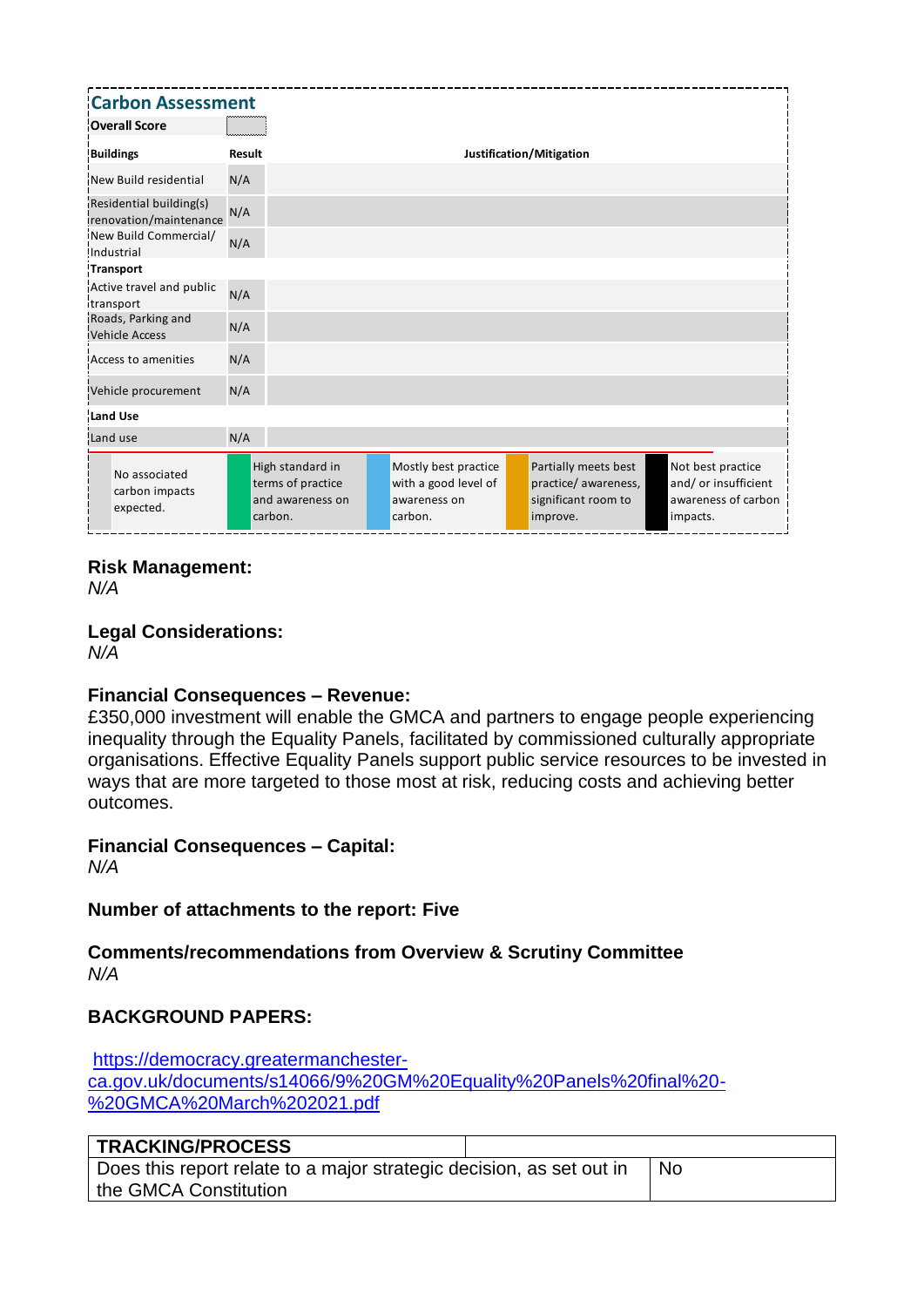| <b>EXEMPTION FROM CALL IN</b>                |                                |                                       |  |  |  |  |
|----------------------------------------------|--------------------------------|---------------------------------------|--|--|--|--|
| Are there any aspects in this report which   |                                | Please state the reason the report is |  |  |  |  |
| means it should be considered to be          |                                | exempt from call-in                   |  |  |  |  |
| exempt from call in by the relevant Scrutiny |                                |                                       |  |  |  |  |
| Committee on the grounds of urgency?         |                                |                                       |  |  |  |  |
| <b>GM Transport Committee</b>                | <b>Overview &amp; Scrutiny</b> |                                       |  |  |  |  |
|                                              | Committee                      |                                       |  |  |  |  |
| [Date considered at GM                       | [Date considered by the        |                                       |  |  |  |  |
| <b>Transport Cttee if</b>                    | relevant Overview &            |                                       |  |  |  |  |
| appropriate]                                 | <b>Scrutiny Committee]</b>     |                                       |  |  |  |  |

# **1. BACKGROUND**

1.1The Greater Manchester Equality Panels help tackle the structural and organisational prejudice and discrimination that causes inequality and injustice in society, through the advancement of equity and fairness in decisions, policies and services across all sectors and communities.

1.2The Panels:

- **Champion** Greater Manchester's cultural heritage and history of community inclusion and social justice
- **Advise** the Mayor of Greater Manchester and the Greater Manchester Lead for Ageing and Equalities of the challenges and opportunities faced by people linked to their identity.
- Constructively **challenge** political and system leaders to tackle prejudice and discrimination within their organisations and structures
- Proactively **support** the Greater Manchester Combined Authority (GMCA) and its public, private and voluntary sector partners to develop effective solutions that tackle inequality and increase equity.

1.3Panels do this by

- providing **insight** into our diverse communities, enabling political leaders and public bodies to listen and engage with people in a more targeted and appropriate way
- **communicating** messages to their communities as trusted sources
- **designing** more effective policies with public bodies, improving outcomes for individuals, reducing inequality and preventing expenditure in other parts of the system
- facilitating positive **collaboration** between communities and public services, supporting an asset-based approach, highlighting new opportunities and challenges
- 1.4There are seven panels Race Equality Panel, Disabled People's Panel, Faith and Belief Advisory Panel, LGBTQ+ Panel, Women and Girls Panel, Youth Combined Authority, and Older People's Panel (to be established shortly). In addition to focusing on specific issues, they work together to ensure intersectionality is considered.

## **2. EQUALITY PANELS AND GREATER MANCHESTER STRATEGY**

2.1The role of the Equality Panels was a significant feature of the Independent Inequalities Commission (IIC) report and recommendations, highlighting their valuable contribution and the opportunity for them to do more given the right framework to work within.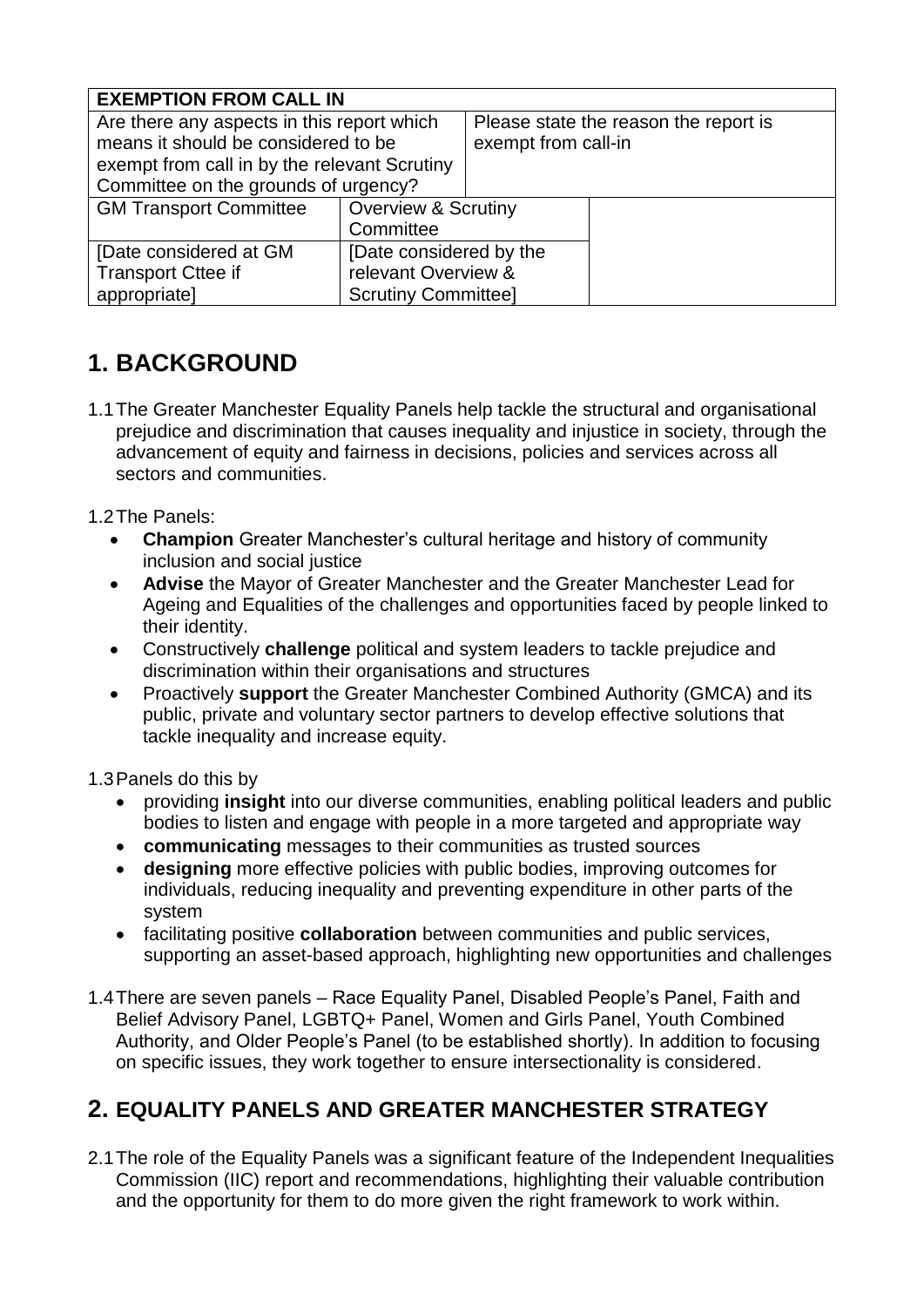- 2.2The Commission "*heard a clear message that people want to be more involved in decisions that affect them, and that decision-making could be improved by drawing on the lived experience of people worst affected by inequality*." This includes "*a specific focus on groups who face particular oppressions or injustices because of their identity*"
- 2.3The Equality Panels provide this space for participation, where they can set the agenda and be partners in delivering it. By having effective Panels and panel members, GMCA and its partners can hear the needs of diverse communities and work collaboratively with local people, maximising use of local assets and targeting resources where they will deliver greatest impact.
- 2.4The Commission recommends providing the Panels a stronger mandate and resources to co-develop policy, influence issues and decisions, and constructively challenge GMCA (and other public bodies) to deliver equality commitments.
- 2.5The recommendations from the IIC, and more recently the Marmot City-Region programme, put wellbeing and equality at the heart of the refreshed Greater Manchester Strategy. This places even greater responsibility on policymakers to engage early and genuinely with the Equality Panels and their supporting networks.
- 2.6This has begun immediately, with a series of thematic engagement session with Equality Panel members and delivered by GMCA policy leads, to gain insight on inequality of access, experiences and outcomes within each topic area, and explore how to tackle these by working with residents and voluntary, faith and community organisations.
- 2.7The Chairs of the Equality Panels are members of the Tackling Inequality Board, ensuring a strategic connection between the Panels and political and organisational leaders. The Board provides oversight and leadership of the equality agenda and programme of work, across the themes and structures of Greater Manchester.

## **3. ANNUAL REPORTS**

### 3.1Greater Manchester Disabled People's Panel (GMDPP) (Appendix 1)

- 3.2The GMDPP is a pan-impairment Panel, made up of 13 Disabled People's Organisations and is convened by the Greater Manchester Coalition of Disabled People. The aim of the Panel is to ensure that disabled people are involved in all aspects of running and planning for the future of the city region. The Panel has been supporting the development of other Disabled People's Panels in other cities who are keen to copy the Greater Manchester model.
- 3.3From the outset of the pandemic, member organisations of GMDPP have been working to support disabled people. At the beginning of the crisis when GMDPP was raising issues and proposing solutions, it was asked for the evidence of disabled people's experiences. This led to the commissioning of the GM Big Disability Survey – Covid 19. The survey was one of the first in the country and addressed some of the early challenges faced by disabled people. The final survey report contained recommendations to the ten Greater Manchester local authorities, the GMCA and national Government.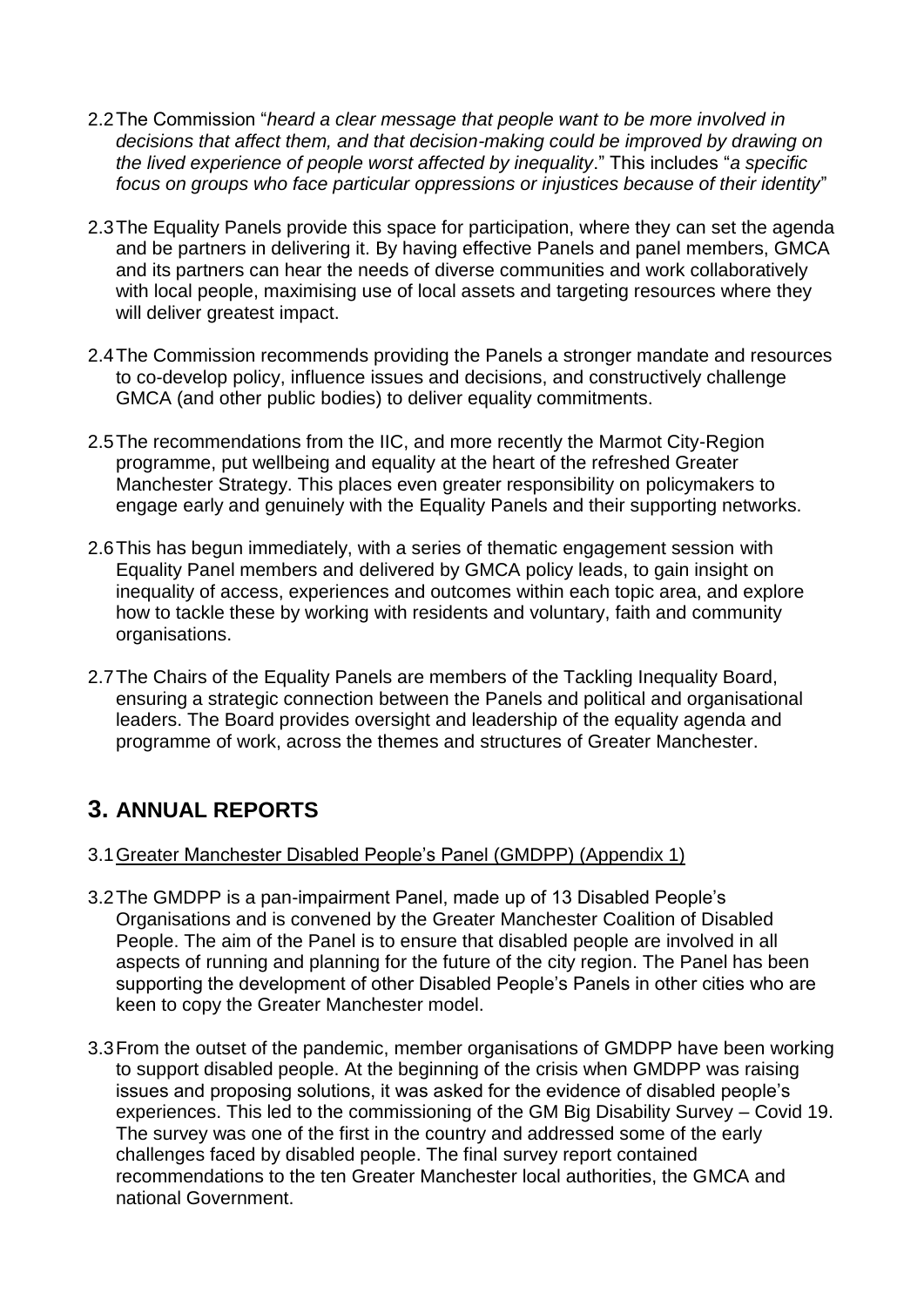- 3.4During the Covid pandemic, the Panel has worked with Greater Manchester partners to influence policy in many areas including: shielding, accessibility of the Covid Vaccination Programme, exemptions for face mask wearing on public transport, mental wellbeing (with Greater Manchester Health and Social Care Partnership), the GM Good Employment Charter, with the Mayor, Andy Burnham, to advise the BBC on improving the accessibility of its channels of communication, and returning to city and town centres. The Panel also successfully advocated for a text service for Greater Manchester Community Hubs which has now been extended.
- 3.5The Panel has used its knowledge to identify key priorities for 2021-2022. These are Intersectionality and Strategic Infrastructure, Access and the Built Environment and Transport, Covid-19, Social Care Charging, Employment, Digital Exclusion, Mental Health, Political Inclusion, and the National Disability Strategy and engagement with national Government.

### 3.6Youth Combined Authority (YCA) (Appendix 2)

- 3.7The YCA was the first established Youth Combined Authority in England and it continues to be the strongest, based on its structure, reach and impact. Its evolution over the last four years is at a point where the members now feel comfortable to meaningfully challenge decision-makers in a mature and respectful way.
- 3.8The current cohort has listened, grown, amplified, and worked on complex projects. The YCA creates space to share concerns as well as offer advice on a variety of topics. The Annual Report (Appendix 2) highlights the important role that the YCA has played in developing Our Pass, supporting the 2020 Green Summit and providing constructive challenge to Greater Manchester Police (GMP) proposals for School Engagement Officers, as well as acting as a key conduit for the voice of young people throughout the pandemic.
- 3.9The Annual Report also describes the significant diversity of young people represented within the YCA, a source of great pride for its members, as well as the creation of a new, elected Leadership Team that guides its work and meets with the Mayor on a regular basis. New membership intake has included organisations that were not part of the original YCA, including the Rio Ferdinand Foundation and Caribbean and African Health Network (CAHN). The new organisations have helped ensure that young people from a variety of different backgrounds get involved.
- 3.10 Next year, the YCA, facilitated by Youth Focus North West, will work on themes identified by young people: Health and Wellbeing, Covid Recovery, Equity and Equality, the Environment, and Children and Young Peoples Voice

### 3.11 LGBTQ+ Panel and Adviser (Appendix 3)

3.12 The LGBTQ+ Advisory Panel was established in 2018, with a diverse membership who represent the full spectrum of the LGBTQ+ community, bringing a wealth of experience and skills to the Panel. The panel involves business leaders, public sector inclusion and equalities leads, and representatives from charities and campaigning organisations, as well as the LGBTQ+ Adviser to the Mayor of Greater Manchester. Over the last year the membership has evolved to strengthen connection into the Trans community.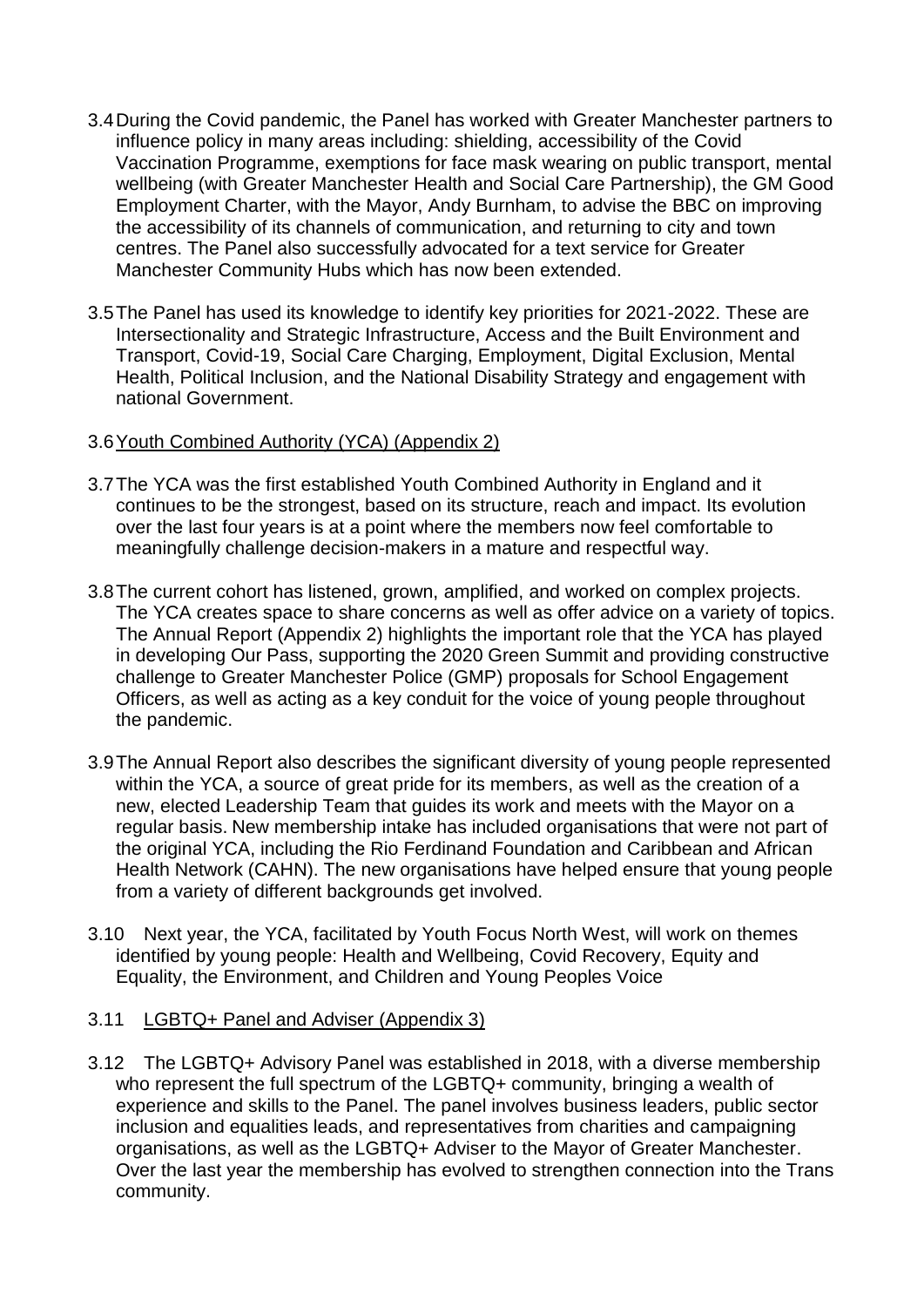- 3.13 The Panel has three main areas of focus
	- Engaging the LGBTQ+ community in delivering the priorities of the Greater Manchester Strategy. This year this has focused on the impact of Covid on the LGBTQ+ community, including health, wellbeing and community safety
	- Ensuring that the city region has strong and diverse leadership, supporting employment and workforce development programmes
	- Improving LGBTQ+ awareness, through Pride and cultural events, and education, promoting good practice in schools and services.
- 3.14 Working alongside the Panel is Carl Austin-Behan, the LGBT Adviser to the Mayor of Greater Manchester. The LGBT Adviser has been extremely active in all ten local authority areas, promoting activity and events to support the community, such as National HIV Testing Week, gathering insight into the impacts of the pandemic for the Hidden Figures report, encouraging completion of the Census 2021 which for the first time had questions on sexual orientation and gender identity, and establishing a Greater Manchester LGBTQ+ School Staff Network Partnership to share good practice, resources and overcome barriers in education together.

### 3.15 Women and Girls Panel (Appendix 4)

- 3.16 Launched in December 2020, the Women & Girls' Equality Panel aims to accelerate gender equality, enabling women and girls to have their best life in Greater Manchester. Enthusiasm and commitment from the Panel members has been excellent, providing a valuable voice to a breadth of views and experiences of women and girls.
- 3.17 The Panel is working to understand the issues and inequalities affecting women and girls' lives and recognise their experience of COVID. A series of 1-to-1 discussions were held with all panel members prior to the first meeting of the full panel in December. Nineteen priorities were initially flagged, highlighting the scale of challenges people face, and following discussion at the meeting it was agreed to initially focus on two key areas: Education, Skills and Employment, and Gender-Based Abuse.
- 3.18 Education, Skills and Employment key areas of interest explored with policy makers include Foundation Economy, childcare, education and skills pathways, Good Employment, co-operatives, entrepreneurship and self-employment. Examples of issues identified include the cost and access to childcare, including addressing cultural barriers and for children with, and the importance of family friendly working practices.
- 3.19 Violence Against Women and Girls Working Group the working group has already played a significant role in shaping the Greater Manchester Gender Based Violence Strategy and will continue influencing this as the strategy is finalised and implemented. The working group are also looking at wider issues facing the women's sector in Greater Manchester, such as underfunding, capacity, current political and media narratives and government policies, workforce overwhelm and barriers to access for women from gatekeepers, and how the Panel can use its collective voice to influence these issues.

### 3.20 Race Equality Panel (Appendix 5)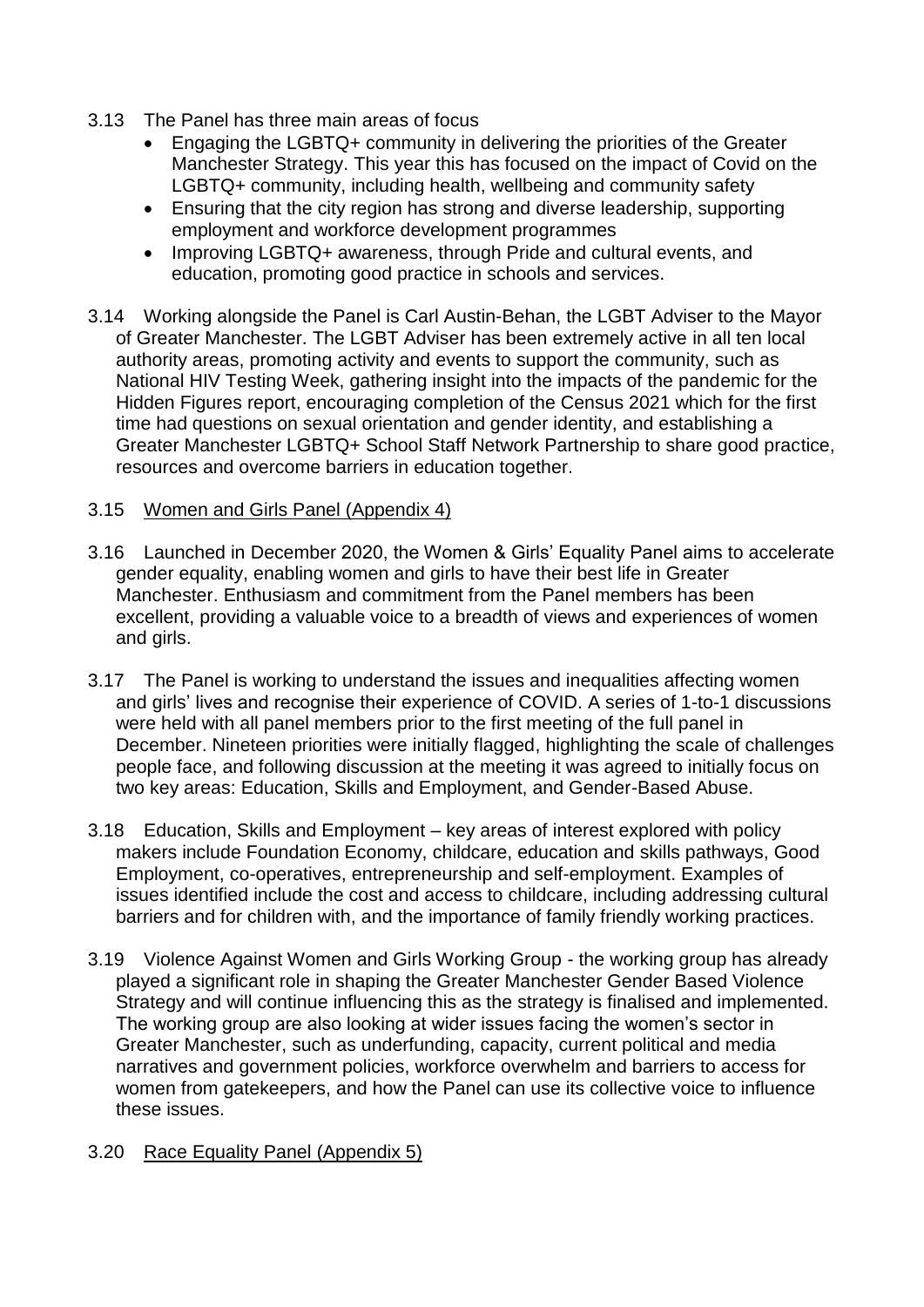- 3.19 Launched in December 2020, the Race Equality Panel has a huge amount of professional experience, across public, private and voluntary sectors, and personal experience campaigning for equality and against discrimination for many years. The 24 Panel members were appointed following an open recruitment process which attracted 163 applicants. Whilst the discussions with policymakers can be challenging, they are constructive, with panel members committed to supporting public services to make positive changes.
- 3.21 The objectives of the Panel are to support and challenge public agencies to tackle all forms of racism and discrimination within their organisation and the structure they contribute to, including through a proactive approach to their Public Sector Equality Duty. Through their engagement, the Greater Manchester Strategy will tackle inequality and increases equity for ethnic communities, and champions Greater Manchester's cultural heritage and history of community inclusion and social justice. The Panel aims to promote positive role models, particularly in leadership positions in civic society and in the business community, and diversity of the public service workforce, including volunteers and senior leadership, is increased.
- 3.22 In their first six months, the Panel contributed significantly to the IIC, in which the need to tackle structural racism was recognised (unlike the Government Commission on Race and Ethnic Disparities). The Panel have focused on race equality in crime and policing, exploring policing in schools within the Violence Reduction Strategy and the impact of gender-based abuse on women experiencing racial inequality. In addition, they have met with the new Chief Constable and Deputy Mayor of Greater Manchester to explore inequality in policing, including stop and search and use of force, and in Greater Manchester Police, in terms of recruitment and retention.
- 3.23 Moving forward, the Panel will be focusing on health and wellbeing inequality, working closely with the Health and Social Care Partnership to ensure the Integrated Care System is representative and recovery from the pandemic is equitable, on employment and leadership supporting the Good Employment Charter and Workforce Race Equality Strategy, and exploring educational inequalities with the Children's Board.

### 3.24 Faith and Belief Panel

- 3.25 The Faith and Belief Panel was launched in March 2021. It acts as a 'network of networks' bringing together representatives from the ten district Interfaith bodies with key individuals from single faith networks. The Panel is inclusive, with a rich diversity of members including the Council of Mosques, Jewish Strategic Group, Buddhist, Baha'i, Jain and Humanist.
- 3.26 The Panel aims to strengthen the partnership between public services, faith and belief organisations and wider society, through collaboration on shared missions, unlocking assets and resources in the community and the powers available through devolution. There are a range of policy areas public services can benefit from closer working; children and youth services, older peoples care, supporting those most at-risk including the homeless, cohesion and community development.
- 3.27 In addition, the Panel creates the space for the faith and belief sector to input into decision-making, helping political and policy decision-makers to overcome barriers and